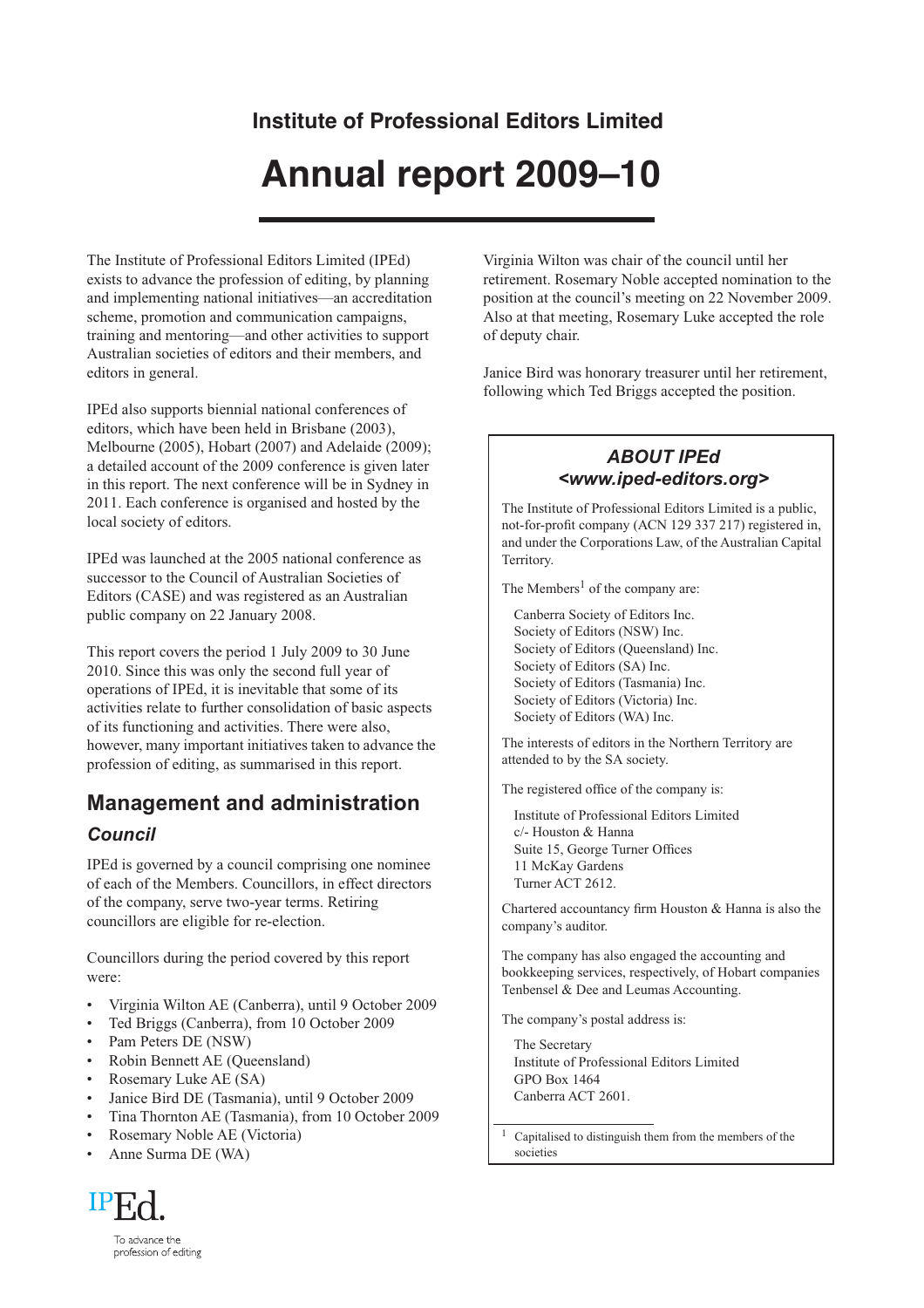Ed Highley (Canberra) continued as company secretary and secretary to the council, his appointment to be reviewed in December 2010. The secretary is IPEd's sole paid position.

#### *Meetings*

The council met to discuss and promote IPEd business eight times during the year: on 2 August, 7 October and 22 November 2009, and 7 February, 14 March, 11 April, 9 May and 16 June 2010. The 7 October meeting was a face-to-face meeting held at the time of the national conference in Adelaide. All the other meetings were teleconferences.

The minutes of council meetings are placed on the IPEd website after their confirmation at the following meeting.

#### *Committees*

There are four standing committees of council—Finance and Risk Management, the Accreditation Board, Communication, and Professional Development—and two ad hoc committees—Conference Planning, and Policy and Procedures. Their work during the year is covered in various sections of this report.

Through the committee structure, and stimulated by suggestions made by participants in the 2009 national conference, the council moved during the year to heighten the engagement of the Members in the work of the institute. Details are given in an attachment to the minutes of the council's 7 February 2010 meeting.

#### **Finance**

IPEd relies on contributions from its Members and accreditation exam income to fund its activities, though this year there was a little extra income from fees collected by the Copyright Agency Limited for copying of the *Australian Standards for Editing Practice* and from sales of a few copies of that publication. Also during the year, the Society of Editors (SA) generously made available an interest-free loan of \$5,000 to help fund a major redevelopment of the IPEd website.

The honorary treasurer reported as follows to the 2010 annual general meeting of the institute, held by teleconference on 5 September:

IPEd finished 2009–10 in a very sound financial position, with \$24,635 in our operating account and \$20,493 in our investment account. This represents a total of \$45,128, an increase of \$12,957 over the previous year.

The main contributions to this increase were an increase in Member subscriptions of \$3,300 and a surplus from the [2009] exam of \$8,841. The increase in Member subscriptions was in line with expectations but we did not expect such a high surplus from the exam. The surplus was higher than expected because the expenses were

lower than we anticipated—mainly because of lower exam secretariat costs and lower marking and moderation costs as a result of the lower number of participants. It should be noted that we expect to be liable to pay income tax on this surplus.

Apart from the exam expenses, expenditures during 2009–10 were similar to those in 2008–09, with the exception that we had to pay \$5,068 in tax on the surplus from the 2008 exam. The reason we pay tax is that income from it is not derived directly from our Members—the societies of editors—but from the members of the societies. We may look at different models for collecting exam fees in the future; for example, asking societies to collect fees on our behalf, and receiving the fees directly from them.

IPEd's audited financial statements can be found on the website. The budget spreadsheet for 2010–11 is appended to this report.

#### **Accreditation**

The national accreditation scheme for editors is administered for IPEd by its Accreditation Board. The scheme provides for accreditation at the level of Accredited Editor (designated AE), to gain which qualification candidates must pass, at a designated level, an editing exam lasting three hours. The first accreditation exam, held in 2008, was developed by a team of experienced editors appointed by the Accreditation Board. The members of this team were subsequently accorded the honorary title of Distinguished Editor (DE).

The Accreditation Board is made up of three types of delegates:

- *Society delegates*. These delegates are experienced editors appointed by their societies' management committees. There are seven society delegates on the board; all are answerable both to their own management committee and to the board.
- *The IPEd Council delegate*. This person is responsible for representing the council's interests at all board meetings and other discussions (such as teleconferences) and for reporting to the council on the outcome of those discussions.
- *The Lead Writer* and *Lead Assesso*r. The Accreditation Board appoints the Lead Writer to head the exam development work. For the 2009 exam, the Lead Assessor liaised between the Lead Writer and the Accreditation Board to report on exam development. The Lead Writer and Lead Assessor liaise between the board and the assessors at different stages of the exam process.

Each delegate also has an alternate delegate. From January 2009, all delegates to the board were required to be either AEs or DEs.

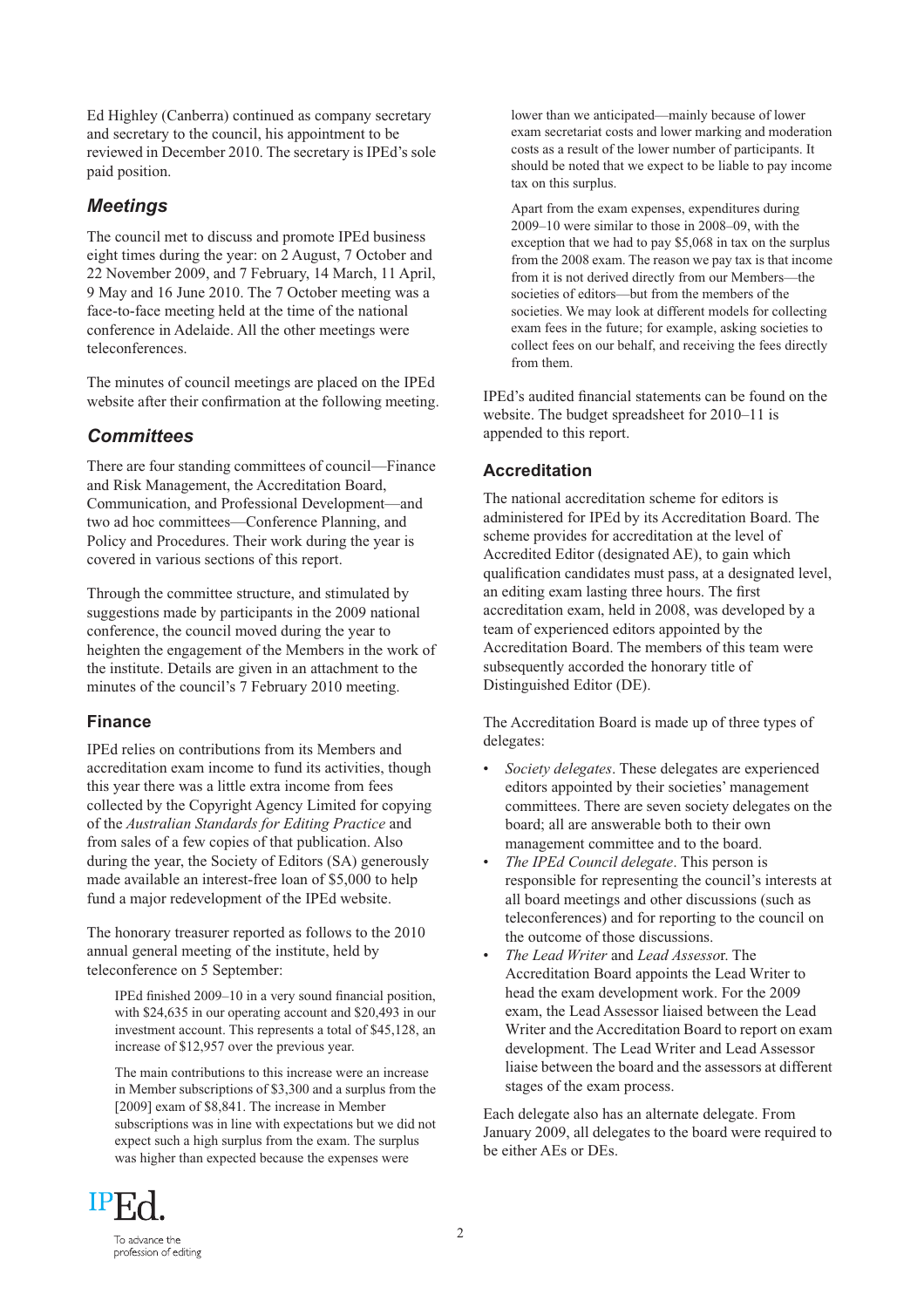Society delegates during the period of this report were:

- Canberra—Larissa Joseph AE (Chair to 31 January 2010; Deputy Chair from 1 February 2010); alternate—Chris Pirie DE
- NSW—Pam Peters DE; alternate—Heather Cam DE
- South Australia—Karen Disney DE; alternate— Celia Jellett DE
- Queensland—Robin Bennett AE; alternate— Roslyn Copas AE
- Tasmania—Tina Thornton AE; alternate— Shauna Ellis AE
- Victoria—Julie-Anne Justus AE (Chair from 1 February 2010); no alternate
- Western Australia—Amanda Curtin AE; alternate— Cheryl Bettridge DE

The IPEd Council delegate was Rosemary Luke AE (SA), with Rosemary Noble AE (Vic.) as an alternate. The Assessors Forum delegate to the board was Heather Jamieson DE.

IPEd held its second accreditation exam on 12 September 2009. The Lead Writer/Developer for the exam was Meryl Potter DE (NSW). Heather Jamieson DE, Anna Kassulke AE and Janet Mackenzie DE were Co-Writers/Developers.

As in 2008, the 2009 exam was marked by a team of Distinguished Editors drawn from the Assessors Forum. The Lead Assessor for the 2009 exam was Renée Otmar DE (Vic.).

Of the 85 candidates who sat the exam, 43 passed. Just over half (51%) of the candidates sat the exam in Melbourne (23 candidates) and Canberra (21). Numbers for the other centres were Perth (13), Sydney (10), Brisbane (8), Adelaide (6) and Hobart (4). Seventy-two candidates (84%) were members of a state society of editors. Seventy-seven candidates (91%) sat the exam for the first time. At registration, 80% of candidates provided some information about themselves. Of these, 50% reported that they had worked for six or more years as an editor; 14% had only one to two years' experience. Of the candidates who provided information about their area of editorial practice, 49% described themselves as generalists and 51% as specialists.

There are now 155 IPEd Accredited Editors in Australia.

A detailed report on the 2009 exam can be found on the website.

In November 2009, the Accreditation Board began work for the next accreditation exam, which is tentatively scheduled for May 2011. As the accreditation scheme progresses, the board is looking at ways in which the process, and perhaps the product, might change. Two

major developments concerning the exam in 2011 are mentioned here:

- First, the board is investigating the possibility of including an onscreen component in the exam. It is proceeding with great caution on this, given issues such as different software versions and platforms, security concerns and the possibility of an increased overall cost to candidates.
- Second, a new model for the development of the exam is being used for 2011. The previous two exams were developed by small teams of DEs and, latterly, DEs and AEs. This year, the board has moved to a development model that includes a larger team of AEs and DEs.

The Accreditation Board is also currently engaged with determining the requirements for renewal of accreditation. Accreditation is valid for five years, and renewal is dependent on continuing employment or involvement in editing and professional development.

#### **Communication**

IPEd's Communication Committee (CommComm) convened by Rowena Austin AE was very active during the period covered by this report, implementing aspects of its communication plan endorsed by the IPEd Council in November 2009.

The plan is comprehensive, covering communication objectives, target audiences and communication methods against the backdrop of IPEd's overall aims. Details can be found in an attachment to the minutes of the 22 November 2009 meeting of the council.

The first activity started under the plan was the production of a brochure commending professional editing services to potential employers. The brochure will be freely available as an electronic file to all members of the societies of editors as a promotional tool.

The past year also saw planning for and implementation of a major redevelopment of the IPEd website. This is a major project for which tenders were called, the contract for the work being awarded to BMD an Adelaide design company.

It is expected that the new site will be launched during the last quarter of 2010, at which time the brochure mentioned above will be made available. The brochure's finalisation was held over to allow its design to be aligned with that of the new website.

CommComm also organised media liaison for the 4th IPEd National Conference in Adelaide in October and the Barbara Ramsden Award in March (see reports below). A highlight was the interview of conference keynote speaker Neal Porter on ABC Radio National's *Book Show*.

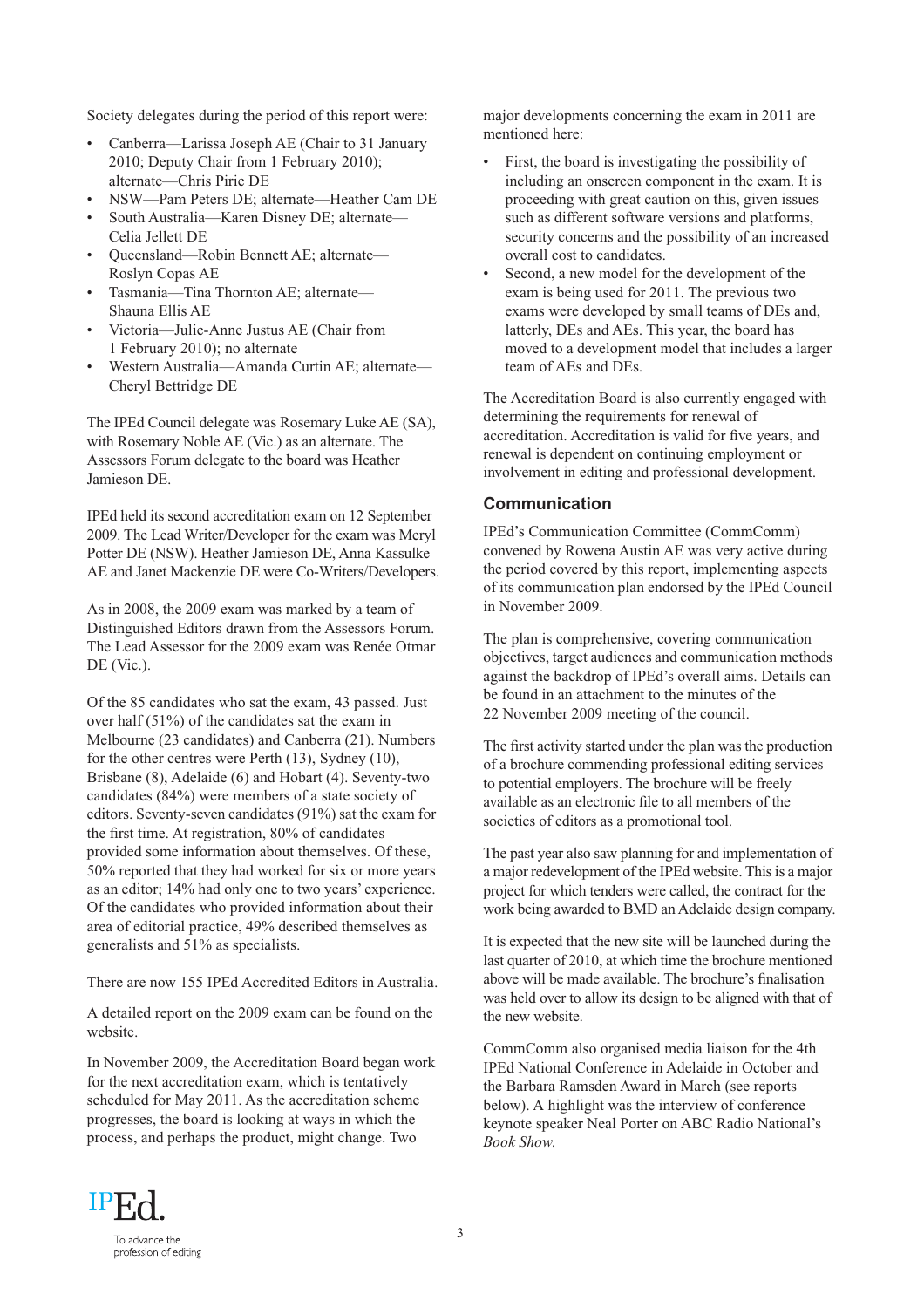#### **Professional development**

Among the results of a survey of Members presented to council in August 2009 (see below) was a message from members of the smaller societies that they would like to have access to more training opportunities. Again, a need to coordinate professional development opportunities for editors was one of seven findings of a short survey of participants in the 2009 national conference.

These suggestions led to discussion of the potential value of a centralised training initiative that would take advantage of, and extend to a wider catchment, the skills and experience of trainers currently confined to their state of origin. As an outcome of these discussions, the IPEd Council endorsed, at its meeting on 14 March 2010, a proposal from the Society of Editors (Victoria) to conduct, on behalf of IPEd, a feasibility study on the development of a national register of training and professional development opportunities. That study is in progress, with the end of 2010 as a scheduled completion date.

# **Other activities**

#### *Revision of ASEP*

A revision of the *Australian Standards for Editing Practice* (*ASEP*) published in 2001 by the Council of Australian Societies of Editors, IPEd's predecessor, is in progress. Ted Briggs of the Canberra Society of Editors is convening the work. Members have responded to a first-draft revision circulated for comment. A great deal more has yet to be done.

Much has changed since ASEP was published and one of the emphases in the revision will inevitably be to accommodate the rapid expansion in technology and tools that has occurred in the intervening years.

#### *Surveys of Members*

In early 2009, IPEd undertook a survey of its seven Member societies to gather general information that would help guide the future directions of the national organisation. The survey, on the one hand, gave the council an overview of Member activities and, on the other, allowed individual members to let council know what they thought should be the highest priorities of the national body. As noted above, the results of the survey were presented to the council in August 2009. The survey report is on the website.

The following other priorities were also identified from a short survey of participants in the national conference in Adelaide:

finding ways to ensure IPEd can act like a peak body (standardise membership criteria across the societies;

involve the state societies more; work on getting a secure financial base; concentrate on just a few activities)

- continuing to develop standards (including making sure the *Australian Standards for Editing Practice* are up to date and inclusive of new technologies and areas of specialist interest)
- engaging in marketing/communications/promotion of editing (including promoting to corporations, businesses and agencies; providing an IPEd lapel badge for all society members; starting up a national e-newsletter; promoting a members' blog on the website)
- providing employment brokerage information (some not sure what this meant; insurance deals; pay scales; developing templates for freelances)
- fostering relationships with other like-minded groups—writers, publishers, indexers, designers, illustrators etc.

#### **IPEd Occasional Papers** *series*

To promote research and discussion on contemporary issues in editing, IPEd issued a call for papers in a new series of *Occasional Papers* entitled 'Insights into editing' in early 2010, with a closing date, which was extended, at the end of October. The theme for the first call is 'Communicating in a technologised culture: the editor's role'. Papers, 2,000–2,500 words long, will be blind reviewed by a panel selected by the IPEd Council. The best papers will be published on the IPEd website.

This initial call may become the prototype for a scheme to have the best papers presented at the biennial national conferences.

#### *Revision of guidelines on editing academic theses*

During 2010, IPEd undertook to revise its guidelines on editing academic theses, 'The editing of research theses by professional editors'. The guidelines were originally developed by the Council of Australian Societies of Editors (IPEd's predecessor) collaboratively with the Deans and Directors of Graduate Studies (DDOGS), and were endorsed in 2001. Revision was needed to take account of the changing environment in which editors and students work, particularly in relation to electronic or onscreen editing. The revisions have been reviewed and commented on by Member societies, and a final version is to be submitted to DDOGS for its approval and endorsement. When the revised guidelines are posted on the IPEd website, they will be supplemented by answers to questions typically posed by editors, students and academic supervisors involved in the editing process.

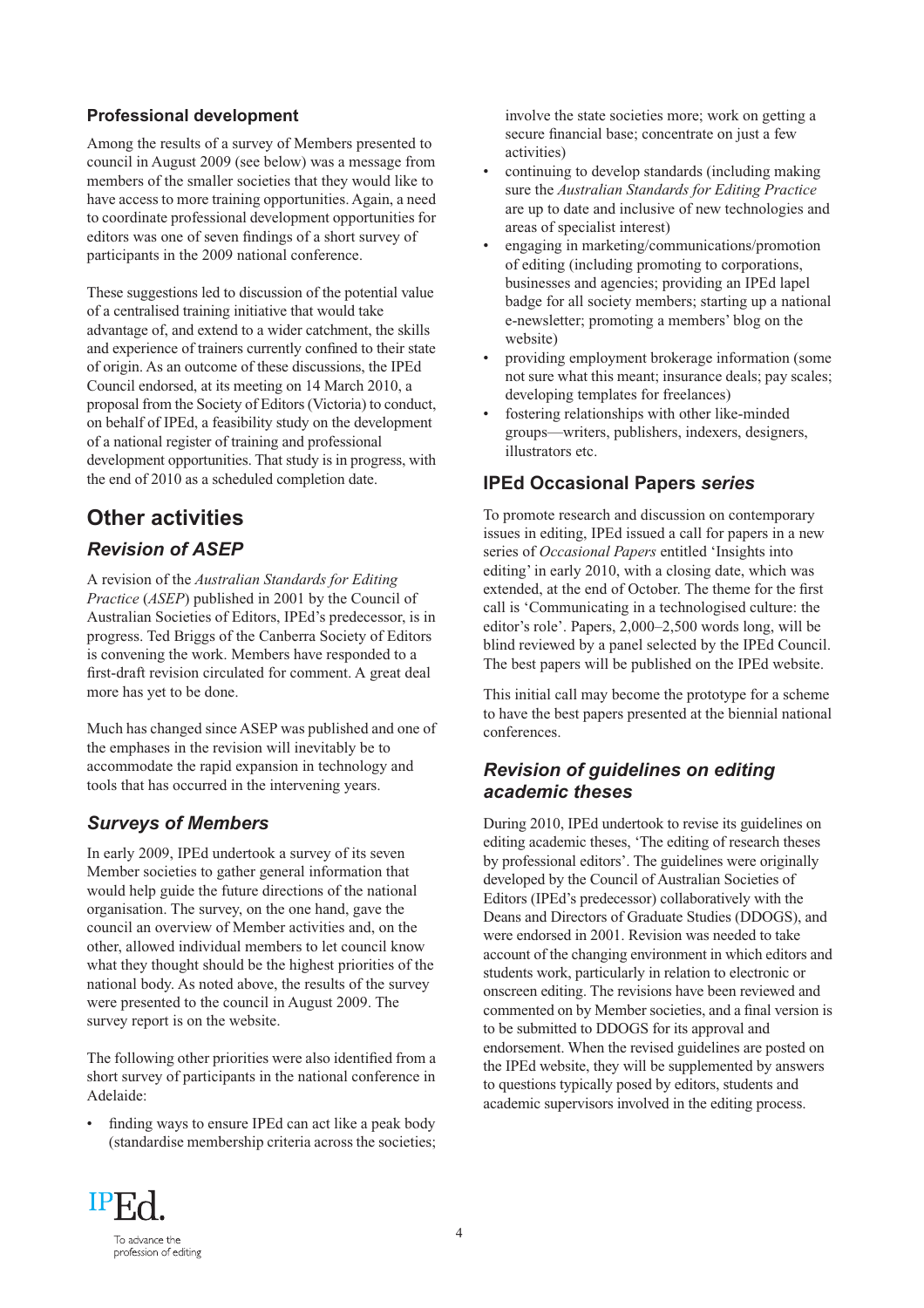#### *Productivity Commission submission*

In August 2009 the council, along with many other members of the Australian publishing community, wrote to the Hon. Peter Garrett, then Minister for the Environment, Heritage and the Arts, to express its serious concern over the possibility that the Australian Government might accept and implement the recommendations of the Productivity Commission's research report 'Restrictions on the parallel importation of books'.

There were over 200 participants in the national conference, the fourth in the series, held in Adelaide on 8–10 October 2009. The conference was a great success.

Major sponsors were the Copyright Agency Limited (CAL) and John Wiley & Sons Australia Limited.

A grant of \$10,000 from CAL enabled the Society of Editors (SA) Inc. and the South Australian Writers' Centre to bring Neal Porter, from Neal Porter Books at Roaring Brook Press in New York, for a five-day visit to Adelaide. As well as being a keynote speaker at the conference (see below), Neal Porter spoke at Flinders University and the South Australian Writers' Centre and was a guest on ABC Radio National's *Book Show*.

As it has done for all four national conferences now, John Wiley & Sons generously provided \$10,000 to support organisation of the Adelaide conference.

Other sponsors of various parts of the conference program and associated events included Coriole Wines, Haighs Chocolates, Omnibus Books, Salmat, Seaview Press, The Hawke Centre, the University of South Australia and Wakefield Press.

#### *The keynote speakers*

Each from their own particular professional contexts and viewpoints, the conference's four keynote speakers—**Neal Porter**, **Wendy McCarthy**, **Natasha Stott Despoja** and **Julian Burnside**—focused incisively on *Getting the message across*, the conference theme.

**Neal Porter**, an editor and publisher of children's books, revealed through delightful examples and with audience participation, the intimate and reversible relationship between words and pictures in this genre. There's more to the chicken and egg story than I'm sure most of us had thought.

**Wendy McCarthy** is a champion of mentoring as a means of enabling individuals to reach their full potential and get their message across in their chosen careers. She highlighted the importance of the relationship between mentor and mentee, and that there are benefits to both parties. We much value her advice, because mentoring is of direct interest to us with the decline and fall of in-house training for editors in the publishing industry.

The main recommendation in the report was that:

The Government should repeal Australia's Parallel Import Restrictions (PIRs) for books. The repeal should take effect three years after the date that it is announced.

The commission said that the adoption of this recommendation should lead to a fall in book prices, particularly of new works of fiction.

#### *IPEd National Editors Conference, 2009*

**Julian Burnside**, a lawyer well known for his advocacy of the rights of refugees, was incisive and entertaining in his presentation that showed how we often need to dissect the message to get to the truth—or lies—of the matter. He recounted sections of the summing up of the chief US prosecutor at the Nuremberg war crimes trials, which laid bare the lies created and promoted by the worst of those arraigned. Regrettably, as related by Mr Burnside, such practices remain common among the usual suspects.

**Natasha Stott Despoja** first entertained the audience with numerous amusing anecdotes from her time as a senator in the Parliament of Australia. The serious side of her presentation that followed contained many useful tips about getting the message across in politics, parliament and the community. This is something that we, as a profession, need to do if we are to raise our profile from that of pedants and punctuation pundits to communication specialists. And what better way to exemplify that we are the latter than the exemplary carriage of this conference.

#### **Contributed papers**

Participants enjoyed a feast of contributed papers, their titles indicating the richness and diversity of the work of professional editors: Children's book publishing and editing; Editors being edited; Responses to Indigenous writing; Managing the author–editor relationship; Editing the ABC Radio National website; Mentoring for editors; The editor as curator; Sub/texts: troubleshooting grammar in the electronic badlands; Writing and editing The CSIRO total wellbeing diet; Using web tools to foster academic writing skills; Publishing Australiana in the digital age; Editing poets; Green editing; Structural editing of maverick manuscripts; Editing science; The author–editor relationship in fiction; Working for a global online editing service; The world of the web; Science communication.

#### **A great debate**

A debate, chaired by Julian Burnside, and with team members Kathie Stove, Marcus Brownlow, Amelia Walker, Janice Bird, Tom Burton and John Wells, provided an amusing, provocative finale to the conference program, and was enjoyed by debaters and audience alike. The topic was 'A writer needs an editor like a fish needs a bicycle'.

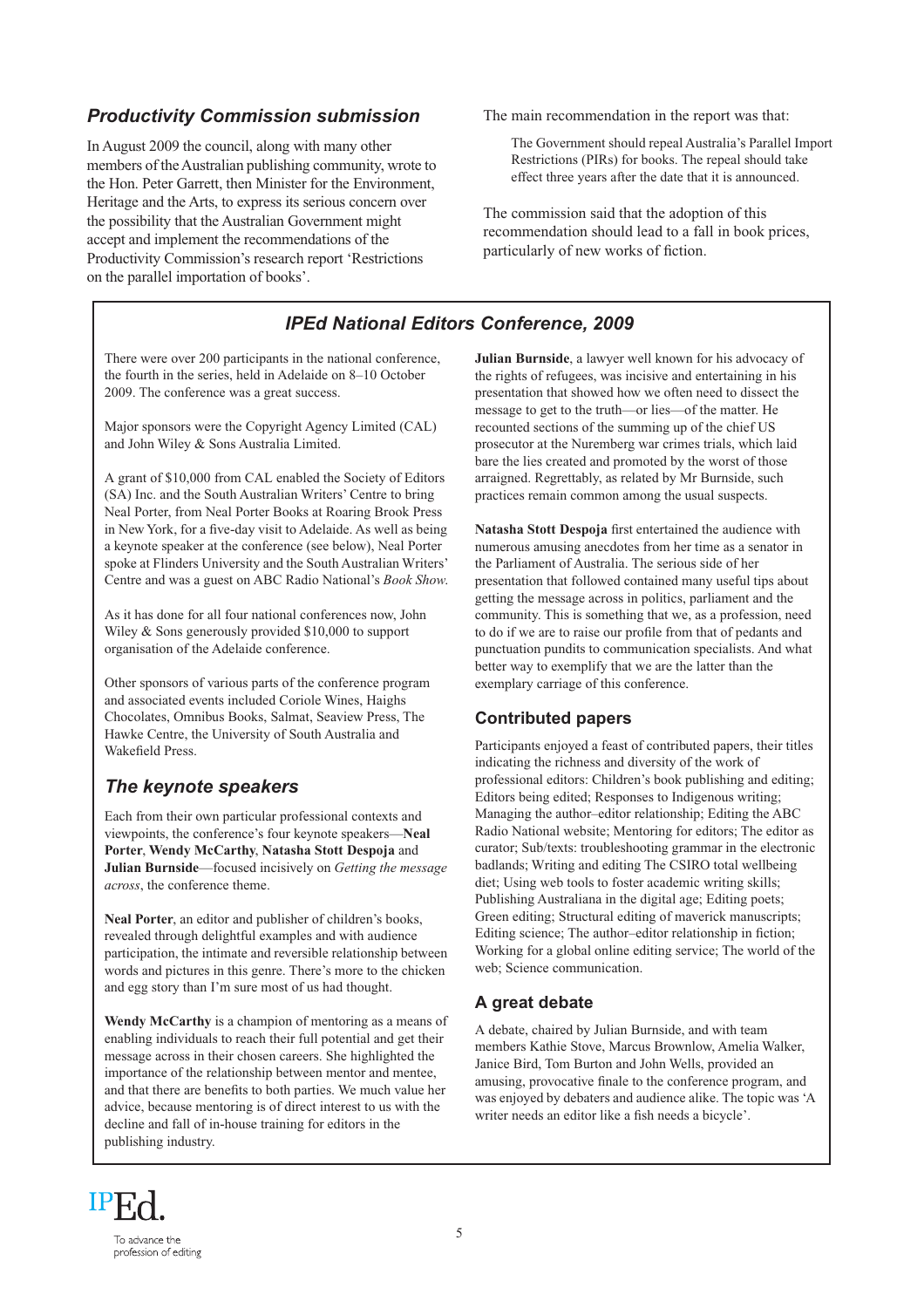Council put the case that, having considered the evidence available, it believed that such a move would have a severe negative impact on many people in all areas of Australian publishing, starting with local authors and flowing through to editors, book designers and typesetters, publishers, paper suppliers, printers and booksellers. While this list is not exhaustive it nevertheless already equates to a significant pool of employment. Furthermore, the council noted, the local publishing industry is a crucial part of our nation's cultural infrastructure and should be protected rather than abandoned for a benefit that is by no means certain to occur.

The government subsequently decided to not implement the commission's recommendations.

#### *Barbara Ramsden Award 2009*

The Barbara Ramsden award for excellence in editing is a major literary prize for a book in any field of literature. The award, which is a joint activity of the Fellowship of Australian Writers (FAW) and IPEd, recognises the contributions of both author and editor to the final work.

Sixteen titles published during 2009—nine fiction and seven non-fiction (see below)—were submitted for the latest award by their publishers. The IPEd-appointed judges were Stephanie Holt, a member of the Society of Editors (Victoria) and a teacher of editing at RMIT University who has been a judge before and herself won the award in 2006, and Virginia Wilton AE, a member of the Canberra Society of Editors and a principal of Wilton Hanford Hanover, one of Canberra's largest providers of editorial and publishing services.

The winner, announced at the National Literary Awards in April 2010, was *Grand obsessions: the life and work of Walter Burley Griffin and Marion Mahony Griffin* by Alisdair McGregor, edited by Nicola Young and published by Penguin Lantern.

The judges noted in their report:

Alisdair McGregor, the author of the winning entry *Grand obsessions*, made a generous and telling statement about editor Nicola Young's contribution: 'Producing a long and involved work of biography without the services of a good editor would be to approach the task with one eye blindfolded'. His account of the lives and times of architects Walter Burley Griffin and Marion Mahony Griffin fully realised its ambitious scope and was beautifully produced. It must have presented a daunting editorial task, demanding the full gamut of editorial skills.

#### *Proposal for a new Australian Government* **Style manual**

In June 2010, the IPEd Council responded to a Department of Finance and Deregulation request for

expressions of interest (REOI) for the 'Exploration of Solutions for the Australian Government's Style Manual'. This was interpreted as the first step in a plan to produce a seventh edition of the *Style manual for authors, editors and printers*. The sixth edition, compiled by Snooks and Co., was published by John Wiley & Sons Australia Ltd in 2002.

A response to the REOI was made under the IPEd banner but framed on the understanding that, if the matter proceeds, the work would be done under an alliance of IPEd, Adelaide-based company Website Criteria, and BMD, a design studio with offices in South Australia and Queensland. A ten-member advisory committee has been established, comprising accredited and distinguished editors, Website Criteria and BMD representatives, and the IPEd Secretary. More details of the submission can be found in IPEd Notes June–July 2010 in the website.

#### *The 2011 national conference*

Planning for the 5th IPEd National Editors Conference, to be hosted by the Society of Editors NSW (Inc.) is already well advanced. The conference will be held in Sydney from 7 to 9 September 2011, under the theme *New Horizons for Editing and Publishing*, with keynote speakers to highlight both. Papers will be called for in relation to several subthemes, including

- Editing strand: working with new technologies
- Publishing strand: going global
- Editing and publishing of Indigenous texts
- Parallel publishing in print and electronic forms
- Professional strand: affirming the role of editors in the digital world.

### **Work in progress**

The following projects and activities remained in train at the end of the 2009–10 year:

- redevelopment of the website
- production of a brochure promoting editorial services to potential employers
- development of a national register of training and professional development opportunities
- revision of the *Australian Standards for Editing Practice*
- writing and organising of the 2011 accreditation exam
- planning and preparations for the 5th National Editors Conference in Sydney in September 2011, hosted by the Society of Editors (NSW) Inc.